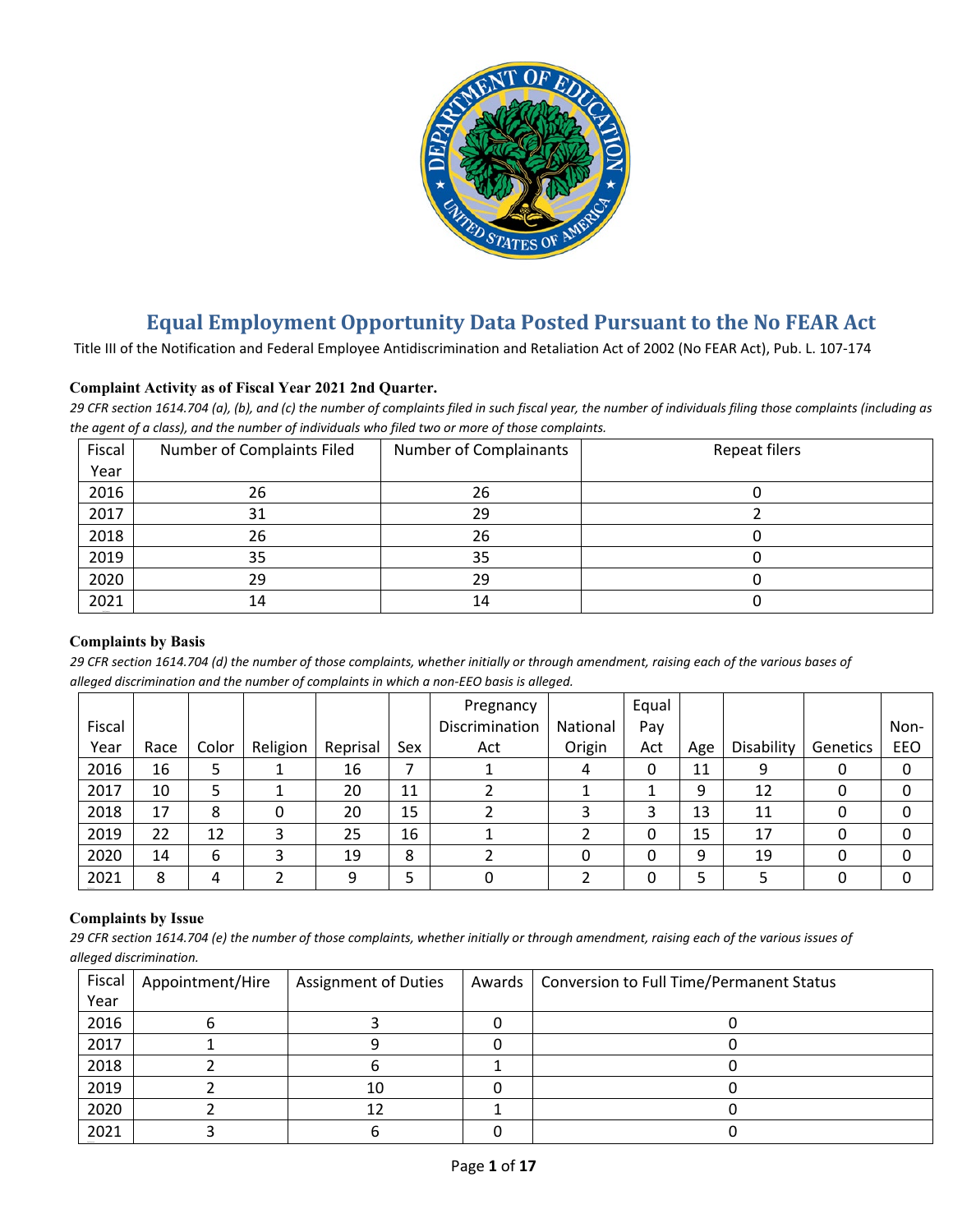## **Complaints by Issue Continued**

*29 CFR section 1614.704 (e) the number of those complaints, whether initially or through amendment, raising each of the various issues of alleged discrimination.*

| Fiscal | Demotion | Reprimand | Suspension | Removal | <b>Disciplinary Warning</b> | <b>Other Disciplinary Action</b> |
|--------|----------|-----------|------------|---------|-----------------------------|----------------------------------|
| Year   |          |           |            |         |                             |                                  |
| 2016   |          |           |            |         |                             |                                  |
| 2017   |          |           |            |         |                             |                                  |
| 2018   |          |           |            |         |                             |                                  |
| 2019   |          |           |            |         |                             |                                  |
| 2020   |          |           |            |         |                             |                                  |
| 2021   |          |           |            |         |                             |                                  |

### **Complaints by Issue Continued**

*29 CFR section 1614.704 (e) the number of those complaints, whether initially or through amendment, raising each of the various issues of alleged discrimination.*

| Fiscal | Duty  | Performance | Examination/ | Non-Sexual | Sexual     | Medical     | Pay       | Promotion/    |
|--------|-------|-------------|--------------|------------|------------|-------------|-----------|---------------|
| Year   | Hours | Evaluation/ | Test         | Harassment | Harassment | Examination | Including | Non-Selection |
|        |       | Appraisal   |              |            |            |             | Overtime  |               |
| 2016   |       |             |              | 10         |            |             |           |               |
| 2017   |       |             |              | 14         |            |             |           |               |
| 2018   |       | 11          |              | 17         |            |             |           |               |
| 2019   |       | 13          |              | 21         |            |             |           |               |
| 2020   | 0     |             |              | 17         |            |             |           |               |
| 2021   |       |             |              |            |            |             |           |               |

#### **Complaints by Issue Continued**

*29 CFR section 1614.704 (e) the number of those complaints, whether initially or through amendment, raising each of the various issues of alleged discrimination.*

| Fiscal | Reassignment | Reassignment | Reasonable    | Reinstatement | Religious     | Retirement | Sex          |
|--------|--------------|--------------|---------------|---------------|---------------|------------|--------------|
| Year   | Denied       | Directed     | Accommodation |               | Accommodation |            | Stereotyping |
| 2016   |              |              |               |               |               |            |              |
| 2017   |              |              |               |               |               |            |              |
| 2018   |              |              |               |               |               |            |              |
| 2019   |              |              | 11            |               |               |            |              |
| 2020   |              |              |               |               |               |            |              |
| 2021   |              |              |               |               |               |            |              |

# **Complaints by Issue Continued**

*29 CFR section 1614.704 (e) the number of those complaints, whether initially or through amendment, raising each of the various issues of alleged discrimination.*

| Fiscal | Telework | Termination | Terms/Conditions of Employment | Time and Attendance | <b>Training</b> | Other |
|--------|----------|-------------|--------------------------------|---------------------|-----------------|-------|
| Year   |          |             |                                |                     |                 |       |
| 2016   |          |             |                                |                     |                 |       |
| 2017   |          |             |                                |                     |                 |       |
| 2018   |          |             | 10                             |                     |                 |       |
| 2019   |          |             |                                | 10                  |                 |       |
| 2020   |          |             |                                |                     |                 |       |
| 2021   |          |             |                                |                     |                 |       |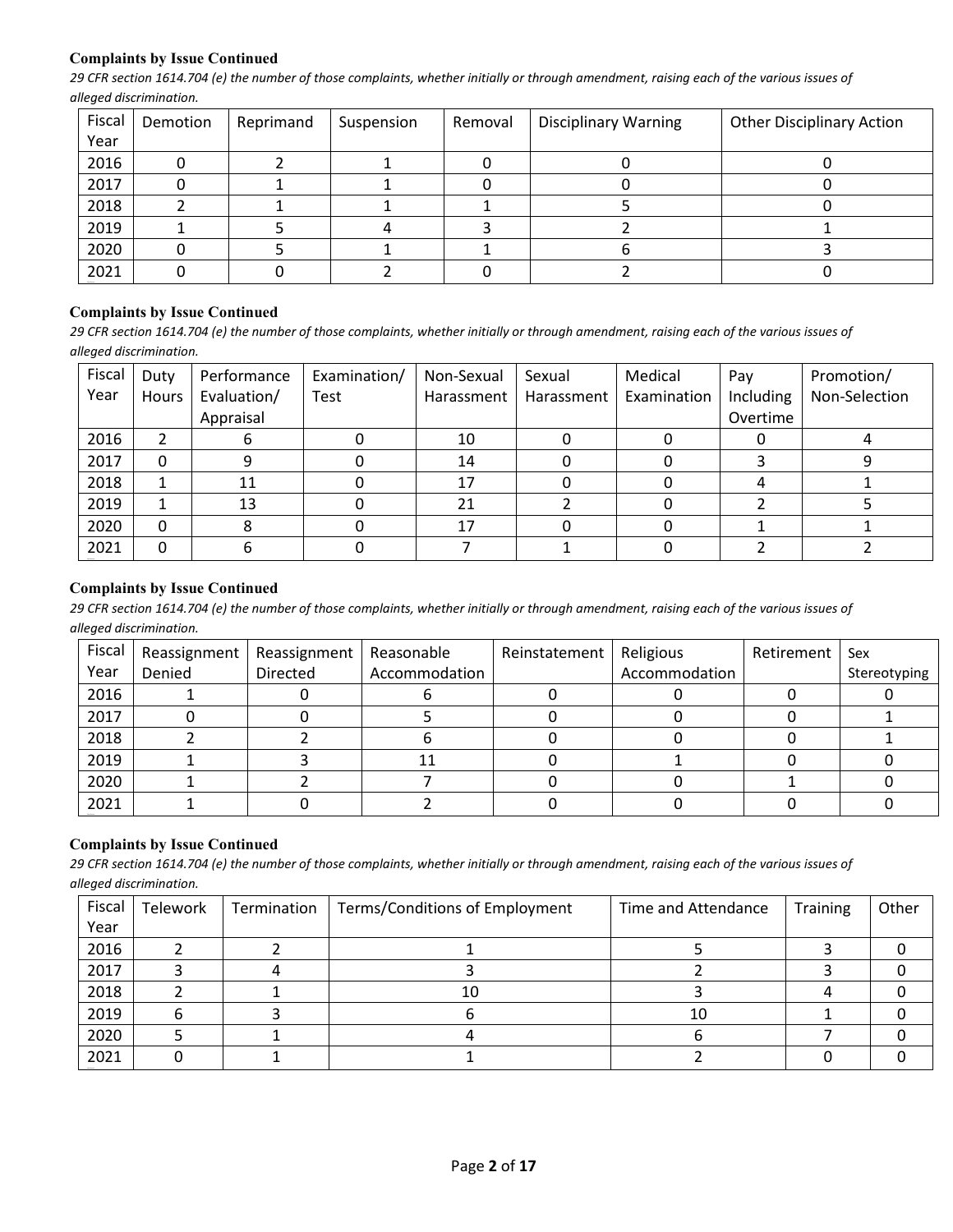# **Complaints pending (***for any length of time***) during fiscal year**

*Processing Time. Sec. 1614.704(f1) the average length of time it has taken an agency to complete, respectively, investigation and final action*

| Fiscal<br>Year | Average number of days in investigation | Average number of days in final action |
|----------------|-----------------------------------------|----------------------------------------|
| 2016           | 259.37                                  | 44.56                                  |
| 2017           | 215.23                                  | 29.69                                  |
| 2018           | 323.44                                  | 42.00                                  |
| 2019           | 267.30                                  | 68.32                                  |
| 2020           | 252.16                                  | 78.05                                  |
| 2021           | 253.70                                  | 139.55                                 |

## **Complaints pending (***for any length of time***) during fiscal year where hearing was requested**

*Processing Time. Sec. 1614.704(f2) the average length of time it has taken an agency to complete, respectively, investigation and final action*

| Fiscal<br>Year | Average number of days in investigation | Average number of days in final action |
|----------------|-----------------------------------------|----------------------------------------|
| 2016           | 292.56                                  | 38.67                                  |
| 2017           | 179.50                                  | 10.17                                  |
| 2018           | 266.00                                  | 7.83                                   |
| 2019           | 246.42                                  | 4.96                                   |
| 2020           | 246.20                                  | 4.60                                   |
| 2021           | 243.80                                  | 21.40                                  |

# **Complaints pending (***for any length of time***) during fiscal year where hearing was not requested**

*Processing Time. Sec. 1614.704(f3) the average length of time it has taken an agency to complete, respectively, investigation and final action*

| Fiscal | Average number of days in investigation | Average number of days in final action |
|--------|-----------------------------------------|----------------------------------------|
| Year   |                                         |                                        |
| 2016   | 224.22                                  | 50.44                                  |
| 2017   | 245.86                                  | 46.43                                  |
| 2018   | 357.90                                  | 62.50                                  |
| 2019   | 305.85                                  | 176.93                                 |
| 2020   | 267.56                                  | 165.67                                 |
| 2021   | 263.60                                  | 238.00                                 |

# **Complaints Dismissed by Agency**

*Processing Time. Sec. 1614.704(g) the average length of time such complaints had been pending prior to dismissal*

| Fiscal | Total complaints dismissed by Agency | Average days pending prior to dismissal |
|--------|--------------------------------------|-----------------------------------------|
| Year   |                                      |                                         |
| 2016   | 4                                    | 92.25                                   |
| 2017   | 7                                    | 204.29                                  |
| 2018   | 6                                    | 187.17                                  |
| 2019   | 2                                    | 353.00                                  |
| 2020   | 5                                    | 489.80                                  |
| 2021   | 3                                    | 15.00                                   |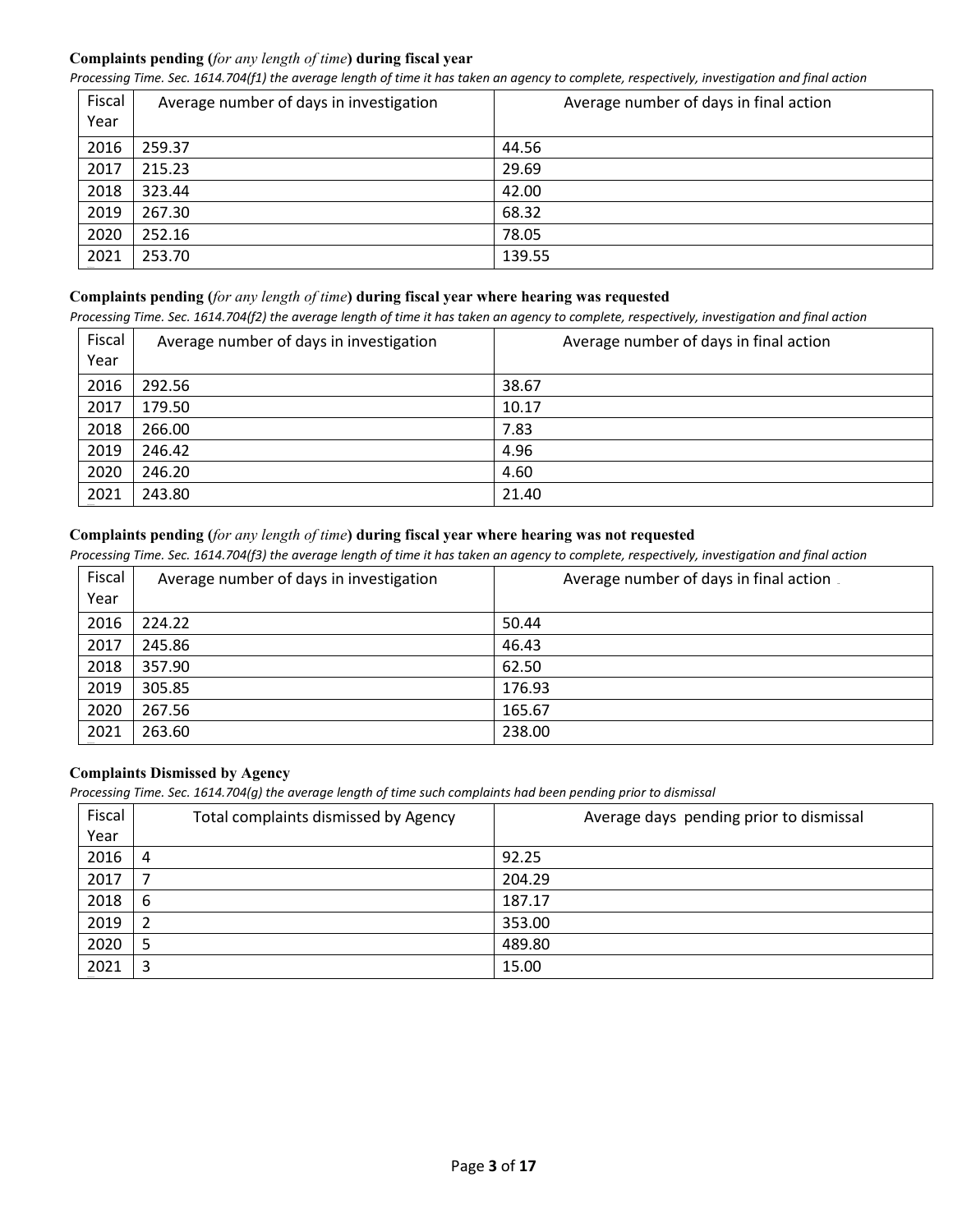#### **Complaints Withdrawn by Complainants**

*Processing Time. Sec. 1614.704(h) the number of complaints withdrawn by complainants*

| Fiscal | Total complaints withdrawn by complainants |
|--------|--------------------------------------------|
| Year   |                                            |
| 2016   | 0                                          |
| 2017   | 2                                          |
| 2018   | 0                                          |
| 2019   | 3                                          |
| 2020   | ⇁                                          |
| 2021   | 0                                          |

# **Total Final Actions Finding Discrimination**

*Processing Time. Sec. 1614.704(i) the total number of final actions by an agency rendered in such fiscal year involving a finding of discrimination* 

| Fiscal | <b>Total Count of</b> | Total                 | <b>Total Count of</b> | Total                 | <b>Total Count of</b> | Total                |
|--------|-----------------------|-----------------------|-----------------------|-----------------------|-----------------------|----------------------|
| Year   | <b>Final Actions</b>  | Percentage of         | <b>Final Actions</b>  | Percentage of         | <b>Final Actions</b>  | Percentage of        |
|        | <b>Finding</b>        | <b>Final Actions</b>  | Finding               | <b>Final Actions</b>  | Finding               | <b>Final Actions</b> |
|        | <b>Discrimination</b> | Finding               | <b>Discrimination</b> | Finding               | <b>Discrimination</b> | Finding              |
|        |                       | <b>Discrimination</b> | without a             | <b>Discrimination</b> | after a hearing       | Discrimination       |
|        |                       |                       | hearing               | without a             |                       | after a hearing      |
|        |                       |                       |                       | hearing               |                       |                      |
| 2016   | 0                     | 0%                    | 0                     | 0%                    | 0                     | 0%                   |
| 2017   |                       | 100%                  |                       | 100%                  | 0                     | 0%                   |
| 2018   | 0                     | 0%                    | 0                     | 0%                    | 0                     | 0%                   |
| 2019   | $\Omega$              | 0%                    | 0                     | 0%                    | 0                     | 0%                   |
| 2020   | 0                     | 0%                    | 0                     | 0%                    | 0                     | 0%                   |
| 2021   |                       | 100%                  |                       | 100%                  | $\mathbf{0}$          | 0%                   |

#### **Findings of Discrimination Rendered by Basis**

| Fiscal | Race by | Race by    | Color by | Color by   | Religion | Religion by | Reprisal | Reprisal by |
|--------|---------|------------|----------|------------|----------|-------------|----------|-------------|
| Year   | Count   | Percentage | Count    | Percentage | by Count | Percentage  | by Count | Percentage  |
| 2016   | 0       | 0%         |          | 0%         |          | 0%          |          | 0%          |
| 2017   |         | 0%         |          | 0%         |          | 0%          |          | 0%          |
| 2018   |         | 0%         |          | 0%         |          | 0%          |          | 0%          |
| 2019   |         | 0%         |          | 0%         |          | 0%          |          | 0%          |
| 2020   |         | 0%         |          | 0%         |          | 0%          |          | 0%          |
| 2021   |         | 50%        |          | 0%         |          | 0%          |          | 0%          |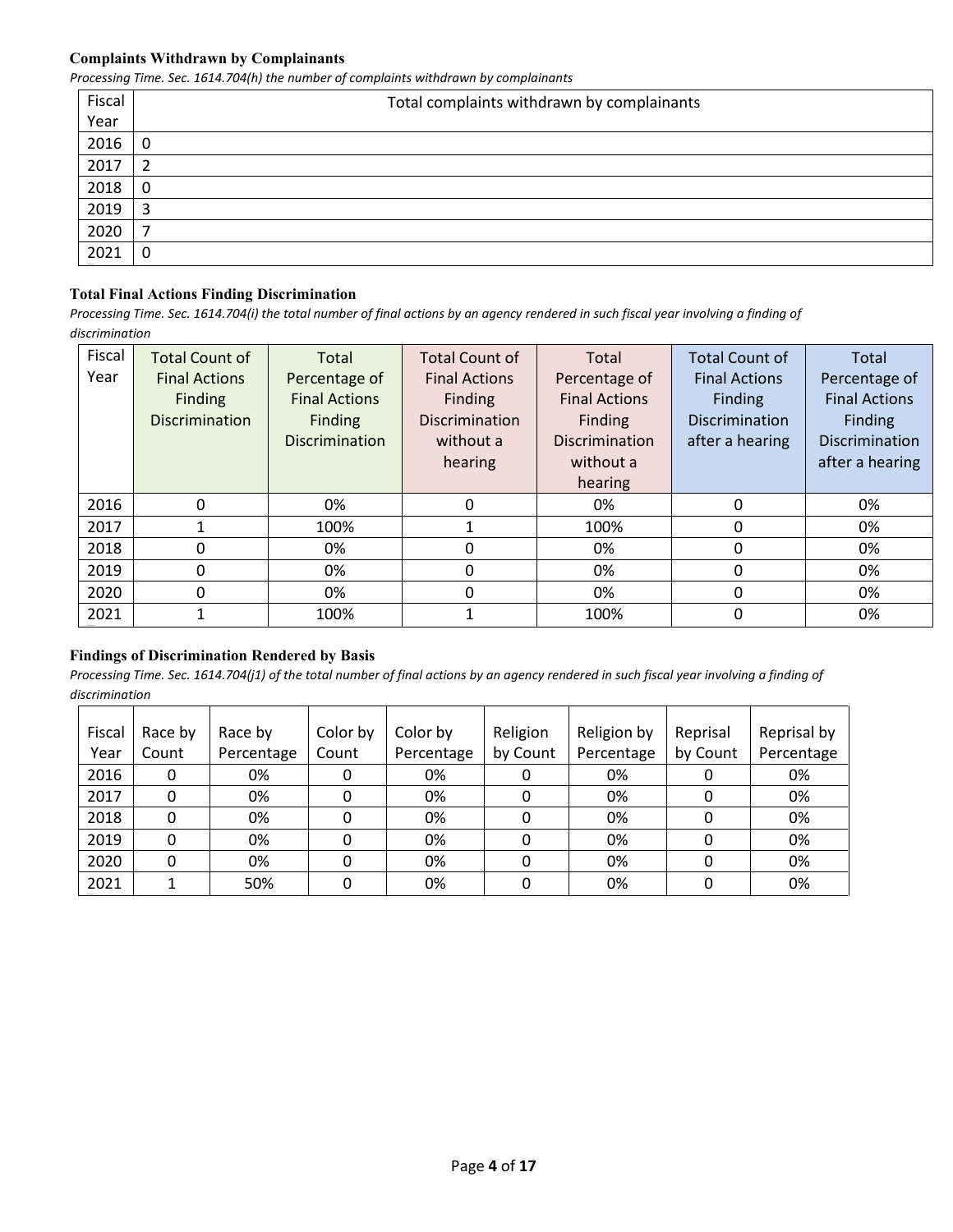# **Findings of Discrimination Rendered by Basis Continued**

*Processing Time. Sec. 1614.704(j1) of the total number of final actions by an agency rendered in such fiscal year involving a finding of discrimination* 

| Fiscal | Sex<br>b٧ | Sex<br>by  | Pregnancy<br>Discrimination | Pregnancy<br>Discrimination<br>Act by | <b>National</b><br>Origin by | National<br>Origin by | Equal<br>Pay Act | <b>Equal Pay</b><br>Act by |
|--------|-----------|------------|-----------------------------|---------------------------------------|------------------------------|-----------------------|------------------|----------------------------|
| Year   | Count     | Percentage | Act by Count                | Percentage                            | Count                        | Percentage            | by Count         | Percentage                 |
| 2016   | 0         | 0%         | O                           | 0%                                    | 0                            | 0%                    |                  | 0%                         |
| 2017   | 0         | 0%         | 0                           | 0%                                    | 0                            | 0%                    | 0                | 0%                         |
| 2018   | 0         | 0%         | 0                           | 0%                                    | 0                            | 0%                    | 0                | 0%                         |
| 2019   | 0         | 0%         | 0                           | 0%                                    | 0                            | 0%                    | 0                | 0%                         |
| 2020   | 0         | 0%         | 0                           | 0%                                    | 0                            | 0%                    | 0                | 0%                         |
| 2021   |           | 50%        | 0                           | 0%                                    | 0                            | 0%                    | 0                | 0%                         |

# **Findings of Discrimination Rendered by Basis Continued**

Processing Time. Sec. 1614.704(j1) of the total number of final actions by an agency rendered in such fiscal year involving a finding of *discrimination* 

|        | Age   | Age        | Disability | Disability | <b>Genetics</b> | Genetics   | Non-EEO | Non-EEO    |
|--------|-------|------------|------------|------------|-----------------|------------|---------|------------|
| Fiscal | by    | by         | by         | by         | by              | by         | by      | by         |
| Year   | Count | Percentage | Count      | Percentage | Count           | Percentage | Count   | Percentage |
| 2016   | 0     | 0%         | 0          | 0%         | 0               | 0%         | 0       | 0%         |
| 2017   | 0     | 0%         |            | 100%       | 0               | 0%         |         | 0%         |
| 2018   | 0     | 0%         | 0          | 0%         | 0               | 0%         | 0       | 0%         |
| 2019   | 0     | 0%         | 0          | 0%         | 0               | 0%         | 0       | 0%         |
| 2020   | 0     | 0%         | 0          | 0%         | 0               | 0%         | 0       | 0%         |
| 2021   | 0     | 0%         | 0          | 0%         | 0               | 0%         | 0       | 0%         |

# **Findings of Discrimination Rendered by Basis without a hearing**

| Fiscal | Race by | Race by    | Color by | Color by   | Religion | Religion by | Reprisal | Reprisal by |
|--------|---------|------------|----------|------------|----------|-------------|----------|-------------|
| Year   | Count   | Percentage | Count    | Percentage | by Count | Percentage  | by Count | Percentage  |
| 2016   |         | 0%         |          | 0%         |          | 0%          |          | 0%          |
| 2017   |         | 0%         |          | 0%         |          | 0%          |          | 0%          |
| 2018   |         | 0%         |          | 0%         |          | 0%          |          | 0%          |
| 2019   |         | 0%         |          | 0%         |          | 0%          |          | 0%          |
| 2020   | 0       | 0%         |          | 0%         |          | 0%          |          | 0%          |
| 2021   |         | 50%        |          | 0%         |          | 0%          |          | 0%          |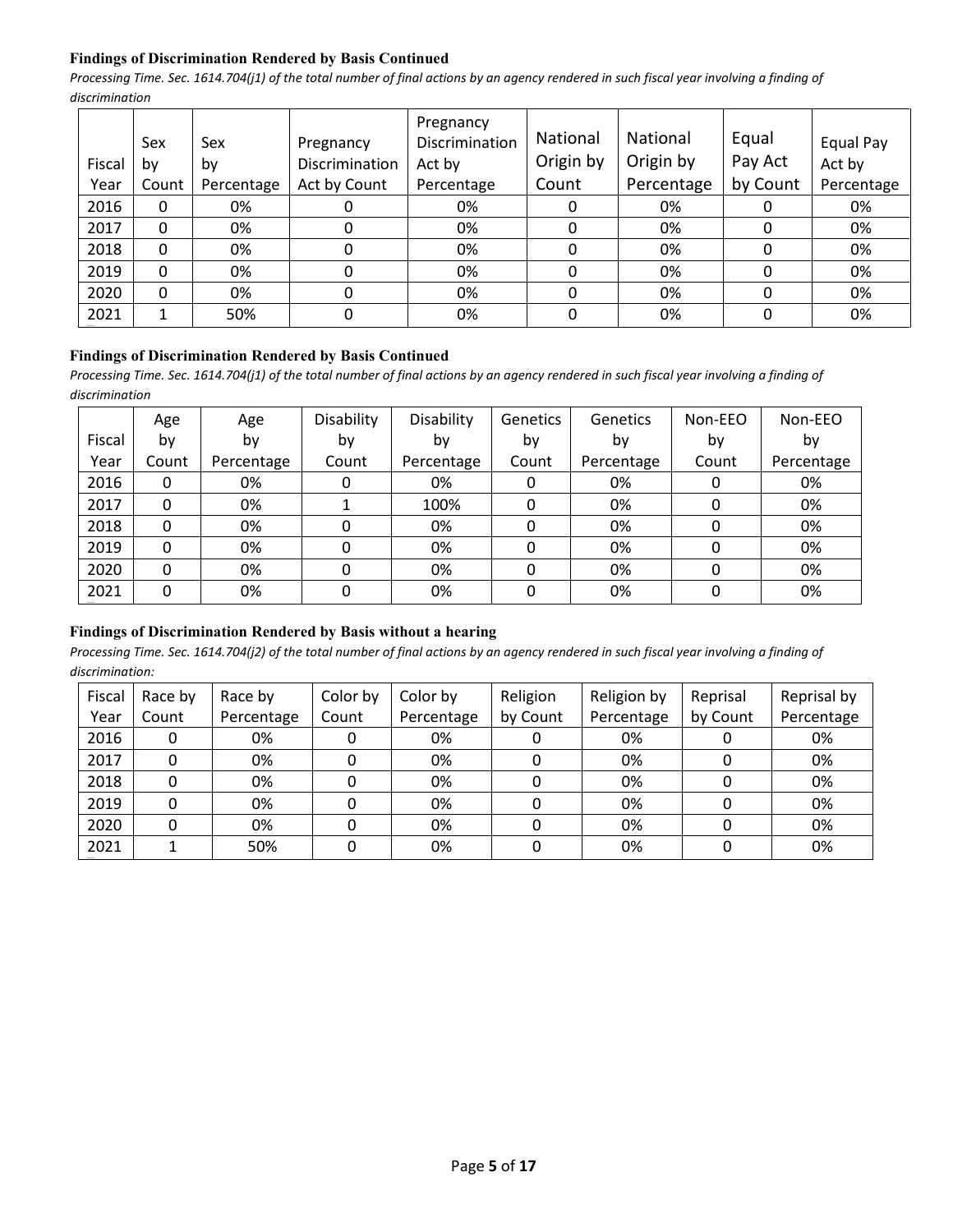# **Findings of Discrimination Rendered by Basis without a hearing**

*Processing Time. Sec. 1614.704(j2) of the total number of final actions by an agency rendered in such fiscal year involving a finding of discrimination:* 

|        | Sex      | Sex        | Pregnancy<br>Discriminati | Pregnancy<br>Discriminati | National<br>Origin | National   | Equal<br>Pay Act | Equal Pay  |
|--------|----------|------------|---------------------------|---------------------------|--------------------|------------|------------------|------------|
| Fiscal | by       | by         | on Act by                 | on Act by                 | by                 | Origin by  | by               | Act by     |
| Year   | Count    | Percentage | Count                     | Percentage                | Count              | Percentage | Count            | Percentage |
| 2016   | 0        | 0%         |                           | 0%                        |                    | 0%         | 0                | 0%         |
| 2017   | $\Omega$ | 0%         | 0                         | 0%                        | 0                  | 0%         | 0                | 0%         |
| 2018   | 0        | 0%         | 0                         | 0%                        | 0                  | 0%         | 0                | 0%         |
| 2019   | $\Omega$ | 0%         | 0                         | 0%                        | 0                  | 0%         | 0                | 0%         |
| 2020   | $\Omega$ | 0%         | 0                         | 0%                        | 0                  | 0%         | $\Omega$         | 0%         |
| 2021   | 1        | 50%        | 0                         | 0%                        | 0                  | 0%         | 0                | 0%         |

#### **Findings of Discrimination Rendered by Basis without a hearing continued**

*Processing Time. Sec. 1614.704(j2) of the total number of final actions by an agency rendered in such fiscal year involving a finding of discrimination:* 

|        | Age   | Age        | Disability | Disability | Genetics | Genetics   | Non-EEO | Non-EEO    |
|--------|-------|------------|------------|------------|----------|------------|---------|------------|
| Fiscal | b٧    | by         | by         | bv         | by       | by         | by      | by         |
| Year   | Count | Percentage | Count      | Percentage | Count    | Percentage | Count   | Percentage |
| 2016   | 0     | 0%         |            | 0%         | 0        | 0%         |         | 0%         |
| 2017   | 0     | 0%         |            | 100%       |          | 0%         |         | 0%         |
| 2018   | 0     | 0%         |            | 0%         |          | 0%         |         | 0%         |
| 2019   | 0     | 0%         |            | 0%         |          | 0%         |         | 0%         |
| 2020   | 0     | 0%         |            | 0%         |          | 0%         |         | 0%         |
| 2021   | 0     | 0%         | O          | 0%         | 0        | 0%         |         | 0%         |

### **Findings of Discrimination Rendered by Basis after a hearing**

| Fiscal | Race by | Race by    | Color by | Color by   | Religion | Religion by | Reprisal | Reprisal by |
|--------|---------|------------|----------|------------|----------|-------------|----------|-------------|
| Year   | Count   | Percentage | Count    | Percentage | by Count | Percentage  | by Count | Percentage  |
| 2016   | 0       | 0%         |          | 0%         |          | 0%          |          | 0%          |
| 2017   |         | 0%         |          | 0%         |          | 0%          |          | 0%          |
| 2018   |         | 0%         |          | 0%         |          | 0%          |          | 0%          |
| 2019   |         | 0%         |          | 0%         |          | 0%          |          | 0%          |
| 2020   |         | 0%         |          | 0%         |          | 0%          |          | 0%          |
| 2021   |         | 0%         |          | 0%         |          | 0%          |          | 0%          |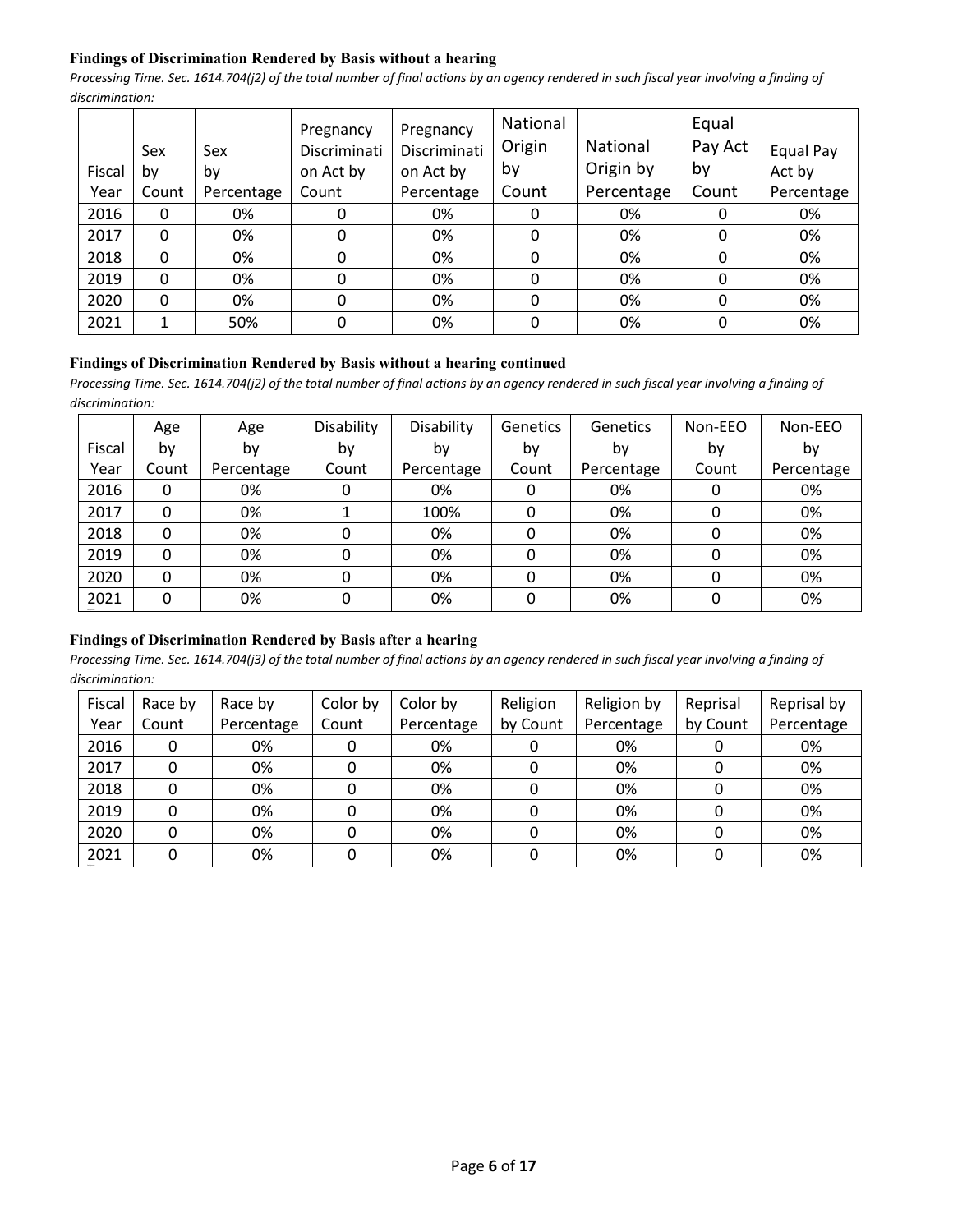# **Findings of Discrimination Rendered by Basis after a hearing**

*Processing Time. Sec. 1614.704(j3) of the total number of final actions by an agency rendered in such fiscal year involving a finding of discrimination:* 

|        | Sex   | Sex        | Pregnancy      | Pregnancy<br>Discrimination | National<br>Origin | National   | Equal    | Equal Pay  |
|--------|-------|------------|----------------|-----------------------------|--------------------|------------|----------|------------|
| Fiscal | bv    | by         | Discrimination | Act by                      | by                 | Origin by  | Pay Act  | Act by     |
| Year   | Count | Percentage | Act by Count   | Percentage                  | Count              | Percentage | by Count | Percentage |
| 2016   | 0     | 0%         | 0              | 0%                          | 0                  | 0%         | 0        | 0%         |
| 2017   | 0     | 0%         | 0              | 0%                          | 0                  | 0%         | 0        | 0%         |
| 2018   | 0     | 0%         | 0              | 0%                          | 0                  | 0%         | 0        | 0%         |
| 2019   | 0     | 0%         | 0              | 0%                          | 0                  | 0%         | 0        | 0%         |
| 2020   | 0     | 0%         | 0              | 0%                          | 0                  | 0%         | 0        | 0%         |
| 2021   | 0     | 0%         | 0              | 0%                          | 0                  | 0%         | 0        | 0%         |

#### **Findings of Discrimination Rendered by Basis after a hearing continued**

*Processing Time. Sec. 1614.704(j3) of the total number of final actions by an agency rendered in such fiscal year involving a finding of discrimination:* 

|        | Age   | Age        | Disability | Disability | <b>Genetics</b> | <b>Genetics</b> |            | Non-EEO    |
|--------|-------|------------|------------|------------|-----------------|-----------------|------------|------------|
| Fiscal | b٧    | by         | by         | bv         | by              | by              | Non-EEO by | by         |
| Year   | Count | Percentage | Count      | Percentage | Count           | Percentage      | Count      | Percentage |
| 2016   | 0     | 0%         | 0          | 0%         | 0               | 0%              | 0          | 0%         |
| 2017   | 0     | 0%         | 0          | 0%         | 0               | 0%              | 0          | 0%         |
| 2018   | 0     | 0%         | 0          | 0%         | 0               | 0%              | 0          | 0%         |
| 2019   | 0     | 0%         | 0          | 0%         | 0               | 0%              | 0          | 0%         |
| 2020   | 0     | 0%         | 0          | 0%         | 0               | 0%              | 0          | 0%         |
| 2021   | 0     | 0%         | 0          | 0%         | $\Omega$        | 0%              | 0          | 0%         |

#### **Findings of Discrimination Rendered by Issue**

| Fiscal | Appointment/  | Appointment/Hire | Assignment of   | <b>Assignment of Duties</b> | Awards   | Awards        |
|--------|---------------|------------------|-----------------|-----------------------------|----------|---------------|
| Year   | Hire by Count | by Percentage    | Duties by Count | by Percentage               | by Count | by Percentage |
| 2016   |               | 0%               |                 | 0%                          |          | 0%            |
| 2017   |               | 0%               |                 | 0%                          |          | 0%            |
| 2018   |               | 0%               |                 | 0%                          |          | 0%            |
| 2019   |               | 0%               |                 | 0%                          |          | 0%            |
| 2020   |               | 0%               |                 | 0%                          |          | 0%            |
| 2021   |               | 0%               |                 | 0%                          |          | 0%            |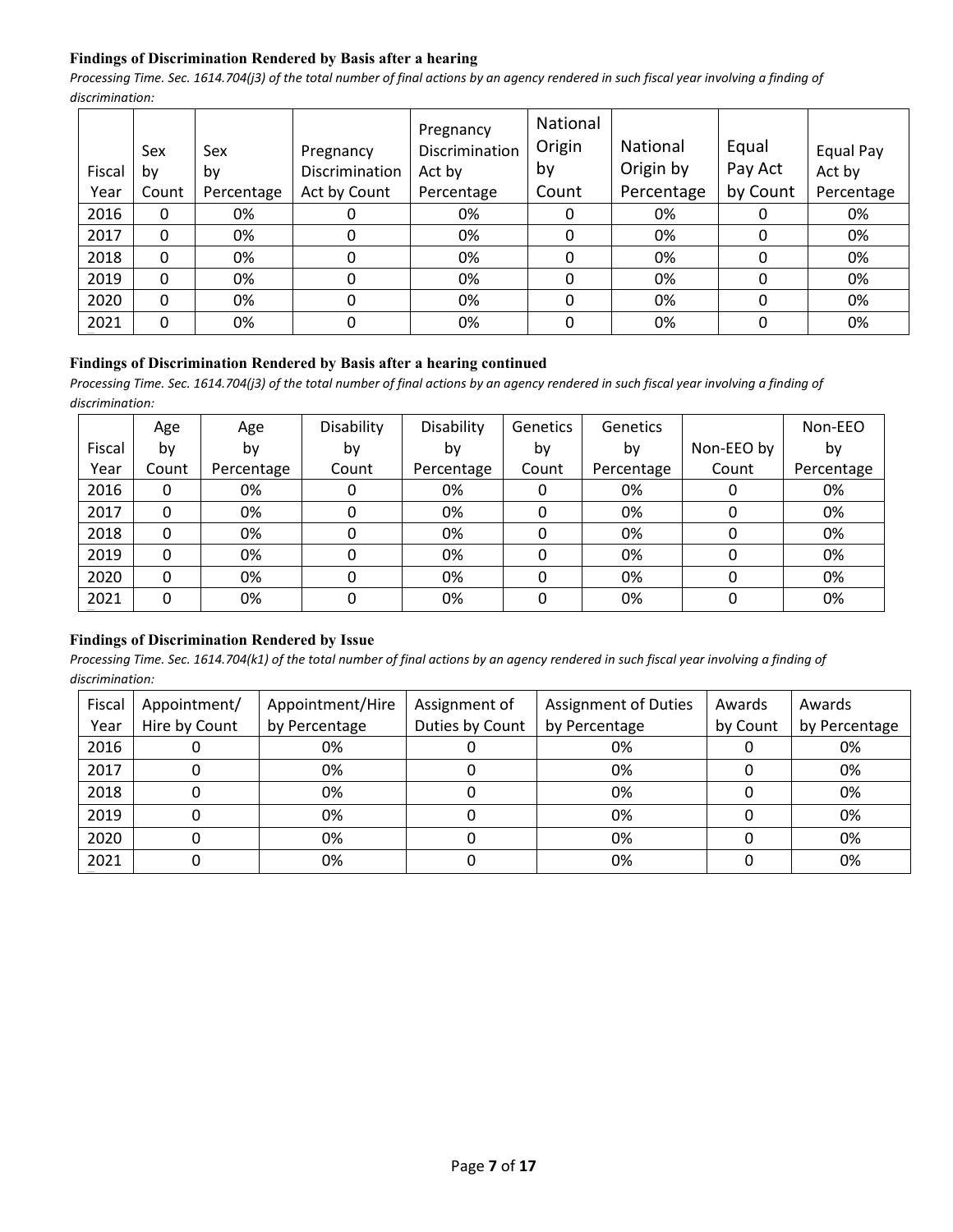## **Findings of Discrimination Rendered by Issue**

*Processing Time. Sec. 1614.704(k1) of the total number of final actions by an agency rendered in such fiscal year involving a finding of discrimination:* 

|        | Conversion to   | Conversion to Full | Demotion | Demotion   | Reprimand | Reprimand  |
|--------|-----------------|--------------------|----------|------------|-----------|------------|
| Fiscal | Full Time/Perm  | Time/Perm Status   | bv       | bv         | bv        | bv         |
| Year   | Status by Count | by Percentage      | Count    | Percentage | Count     | Percentage |
| 2016   | O               | 0%                 |          | 0%         |           | 0%         |
| 2017   | 0               | 0%                 | 0        | 0%         | 0         | 0%         |
| 2018   | 0               | 0%                 |          | 0%         | 0         | 0%         |
| 2019   | 0               | 0%                 |          | 0%         | O         | 0%         |
| 2020   | 0               | 0%                 |          | 0%         | 0         | 0%         |
| 2021   | 0               | 0%                 |          | 0%         |           | 0%         |

#### **Findings of Discrimination Rendered by Issue Continued**

*Processing Time. Sec. 1614.704(k1) of the total number of final actions by an agency rendered in such fiscal year involving a finding of discrimination:* 

| Fiscal | Suspension | Suspension by | Removal by | Removal by | Disciplinary     | <b>Disciplinary Warning</b> |
|--------|------------|---------------|------------|------------|------------------|-----------------------------|
| Year   | by Count   | Percentage    | Count      | Percentage | Warning by Count | by Percentage               |
| 2016   |            | 0%            |            | 0%         |                  | 0%                          |
| 2017   |            | 0%            |            | 0%         |                  | 0%                          |
| 2018   |            | 0%            |            | 0%         |                  | 0%                          |
| 2019   |            | 0%            |            | 0%         |                  | 0%                          |
| 2020   |            | 0%            |            | 0%         |                  | 0%                          |
| 2021   |            | 0%            |            | 0%         |                  | 0%                          |

# **Findings of Discrimination Rendered by Issue Continued**

|        | Other        | Other        | Duty     | Duty         | Performance  | Performance  |
|--------|--------------|--------------|----------|--------------|--------------|--------------|
|        | Disciplinary | Disciplinary | Hours    | <b>Hours</b> | Evaluation/  | Evaluation/  |
| Fiscal | Action by    | Action by    | by       | by           | Appraisal by | Appraisal by |
| Year   | Count        | Percentage   | Count    | Percentage   | Count        | Percentage   |
| 2016   | 0            | 0%           | 0        | 0%           | 0            | 0%           |
| 2017   | $\mathbf{0}$ | 0%           | 0        | 0%           | 0            | 0%           |
| 2018   | 0            | 0%           | 0        | 0%           | 0            | 0%           |
| 2019   | 0            | 0%           | $\Omega$ | 0%           | 0            | 0%           |
| 2020   | 0            | 0%           | 0        | 0%           | 0            | 0%           |
| 2021   | 0            | 0%           |          | 0%           | 0            | 0%           |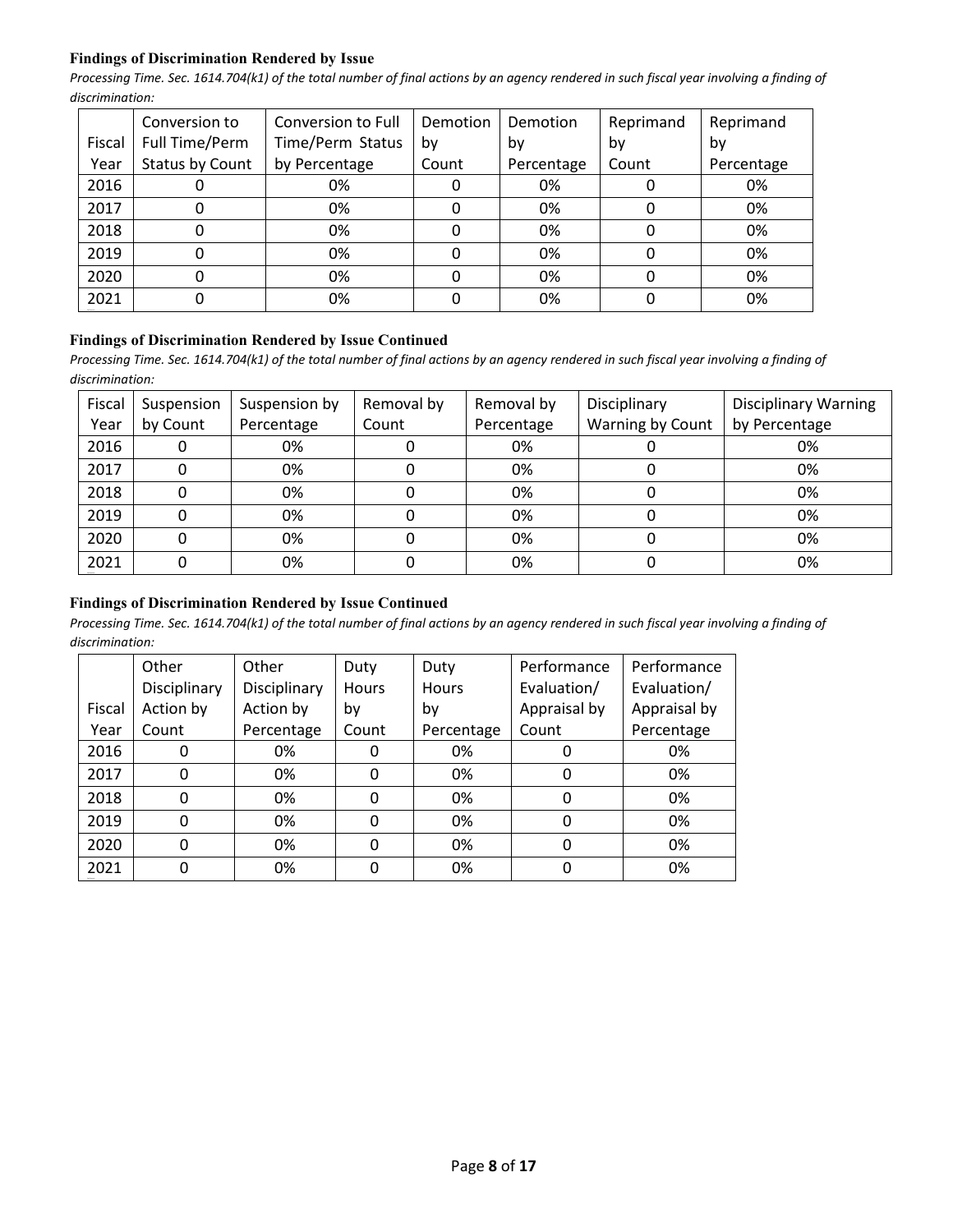## **Findings of Discrimination Rendered by Issue Continued**

*Processing Time. Sec. 1614.704(k1) of the total number of final actions by an agency rendered in such fiscal year involving a finding of discrimination:* 

|        | Examination | Examination/ | Non-Sexual | Non-Sexual    | Sexual     | Sexual        |
|--------|-------------|--------------|------------|---------------|------------|---------------|
| Fiscal | Test by     | Test by      | Harassment | Harassment by | Harassment | Harassment by |
| Year   | Count       | Percentage   | by Count   | Percentage    | by Count   | Percentage    |
| 2016   |             | 0%           |            | 0%            |            | 0%            |
| 2017   |             | 0%           |            | 0%            |            | 0%            |
| 2018   |             | 0%           |            | 0%            |            | 0%            |
| 2019   |             | 0%           |            | 0%            |            | 0%            |
| 2020   |             | 0%           |            | 0%            |            | 0%            |
| 2021   |             | 0%           |            | 0%            |            | 0%            |

## **Findings of Discrimination Rendered by Issue Continued**

*Processing Time. Sec. 1614.704(k1) of the total number of final actions by an agency rendered in such fiscal year involving a finding of discrimination:* 

|        | Medical     | Medical       | Pay including | Pay including | Promotion/Non- | Promotion/Non- |
|--------|-------------|---------------|---------------|---------------|----------------|----------------|
| Fiscal | Examination | Examination   | overtime by   | overtime by   | Selection by   | Selection by   |
| Year   | by Count    | by Percentage | Count         | Percentage    | Count          | Percentage     |
| 2016   | 0           | 0%            |               | 0%            |                | 0%             |
| 2017   | 0           | 0%            |               | 0%            |                | 0%             |
| 2018   | 0           | 0%            |               | 0%            |                | 0%             |
| 2019   | 0           | 0%            |               | 0%            |                | 0%             |
| 2020   | 0           | 0%            |               | 0%            |                | 0%             |
| 2021   | 0           | 0%            |               | 0%            |                | 0%             |

# **Findings of Discrimination Rendered by Issue Continued**

|        | Denied       | Denied        | <b>Directed</b> | <b>Directed</b> | Reasonable    | Reasonable    |
|--------|--------------|---------------|-----------------|-----------------|---------------|---------------|
| Fiscal | Reassignment | Reassignment  | Reassignment    | Reassignment    | Accommodation | Accommodation |
| Year   | by Count     | by Percentage | by Count        | by Percentage   | by Count      | by Percentage |
| 2016   |              | 0%            |                 | 0%              |               | 0%            |
| 2017   |              | 0%            | 0               | 0%              |               | 0%            |
| 2018   |              | 0%            |                 | 0%              |               | 0%            |
| 2019   |              | 0%            |                 | 0%              |               | 0%            |
| 2020   |              | 0%            |                 | 0%              |               | 0%            |
| 2021   |              | 0%            |                 | 100%            |               | 0%            |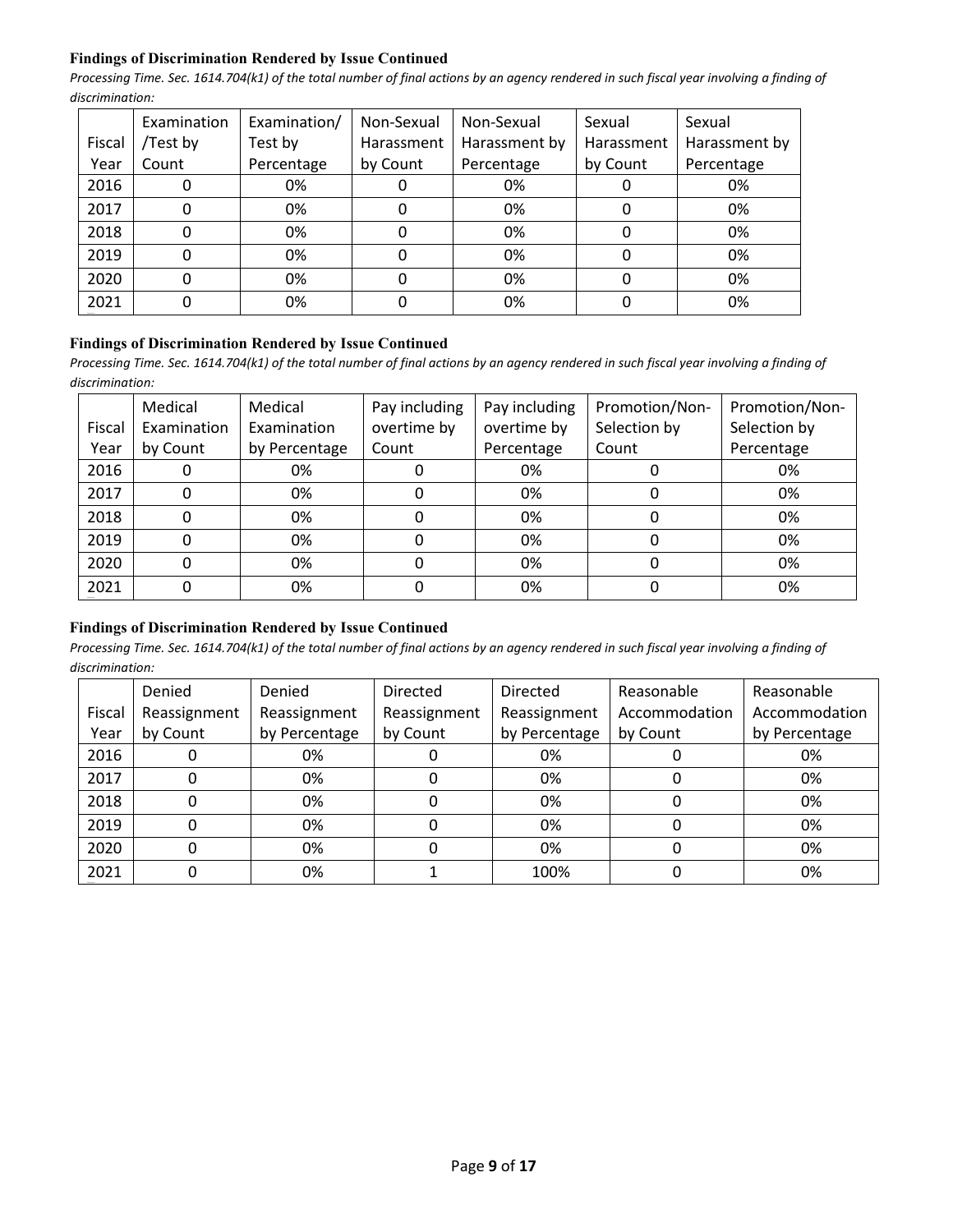## **Findings of Discrimination Rendered by Issue Continued**

*Processing Time. Sec. 1614.704(k1) of the total number of final actions by an agency rendered in such fiscal year involving a finding of discrimination:* 

|        |               |               | Religious     | Religious     |            |               |
|--------|---------------|---------------|---------------|---------------|------------|---------------|
| Fiscal | Reinstatement | Reinstatement | Accommodation | Accommodation | Retirement | Retirement by |
| Year   | by Count      | by Percentage | by Count      | by Percentage | by Count   | Percentage    |
| 2016   |               | 0%            |               | 0%            |            | 0%            |
| 2017   |               | 0%            |               | 0%            |            | 0%            |
| 2018   |               | 0%            |               | 0%            |            | 0%            |
| 2019   |               | 0%            |               | 0%            |            | 0%            |
| 2020   |               | 0%            |               | 0%            |            | 0%            |
| 2021   |               | 0%            |               | 0%            |            | 0%            |

#### **Findings of Discrimination Rendered by Issue Continued**

Processing Time. Sec. 1614.704(k1) of the total number of final actions by an agency rendered in such fiscal year involving a finding of *discrimination:* 

| Fiscal<br>Year | Sex-Stereo<br>typing by Count | Sex-Stereo typing<br>by Percentage | Telework by<br>Count | Telework by<br>Percentage | Termination<br>by Count | Termination by<br>Percentage |
|----------------|-------------------------------|------------------------------------|----------------------|---------------------------|-------------------------|------------------------------|
| 2016           |                               | 0%                                 |                      | 0%                        |                         | 0%                           |
| 2017           |                               | 0%                                 |                      | 0%                        |                         | 100%                         |
| 2018           |                               | 0%                                 |                      | 0%                        |                         | 0%                           |
| 2019           |                               | 0%                                 |                      | 0%                        |                         | 0%                           |
| 2020           |                               | 0%                                 |                      | 0%                        |                         | 0%                           |
| 2021           |                               | 0%                                 |                      | 0%                        |                         | 0%                           |

# **Findings of Discrimination Rendered by Issue Continued**

|        | Terms/        | Terms/        |            | Time and   |                 |             |       |            |
|--------|---------------|---------------|------------|------------|-----------------|-------------|-------|------------|
|        | Conditions of | Conditions of | Time and   | Attendance | <b>Training</b> |             | Other |            |
| Fiscal | Employment    | Employment    | Attendance | b٧         | by              | Training by | by    | Other by   |
| Year   | by Count      | by Percentage | by Count   | Percentage | Count           | Percentage  | Count | Percentage |
| 2016   | 0             | 0%            |            | 0%         | 0               | 0%          | 0     | 0%         |
| 2017   | 0             | 0%            | 0          | 0%         | 0               | 0%          | 0     | 0%         |
| 2018   | 0             | 0%            | 0          | 0%         | 0               | 0%          | 0     | 0%         |
| 2019   | 0             | 0%            | 0          | 0%         | 0               | 0%          | 0     | 0%         |
| 2020   | 0             | 0%            | 0          | 0%         | 0               | 0%          | 0     | 0%         |
| 2021   | 0             | 0%            | 0          | 0%         | 0               | 0%          | 0     | 0%         |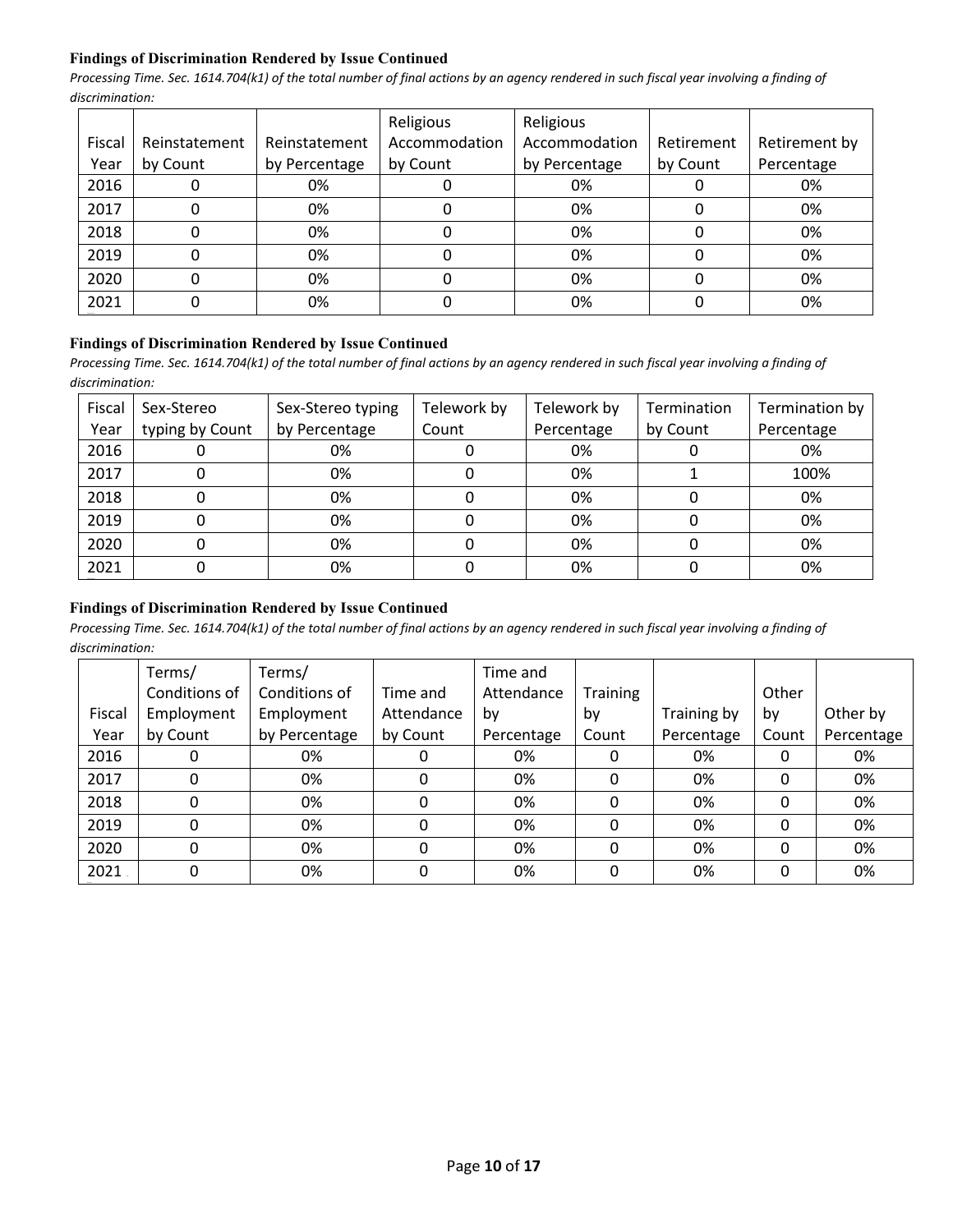# **Findings of Discrimination Rendered by Issue without a hearing**

*Processing Time. Sec. 1614.704(k2) of the total number of final actions by an agency rendered in such fiscal year involving a finding of discrimination:* 

| Fiscal | Appointment/  | Appointment/       | Assignment of   | <b>Assignment of Duties</b> | Awards by | Awards by  |
|--------|---------------|--------------------|-----------------|-----------------------------|-----------|------------|
| Year   | Hire by Count | Hire by Percentage | Duties by Count | by Percentage               | Count     | Percentage |
| 2016   |               | 0%                 |                 | 0%                          |           | 0%         |
| 2017   |               | 0%                 |                 | 0%                          |           | 0%         |
| 2018   |               | 0%                 |                 | 0%                          |           | 0%         |
| 2019   | 0             | 0%                 | 0               | 0%                          |           | 0%         |
| 2020   |               | 0%                 |                 | 0%                          |           | 0%         |
| 2021   |               | 0%                 |                 | 0%                          |           | 0%         |

# **Findings of Discrimination Rendered by Issue without a hearing**

*Processing Time. Sec. 1614.704(k2) of the total number of final actions by an agency rendered in such fiscal year involving a finding of discrimination:* 

|        | Conversion to   | Conversion to Full      |          |             |           |              |
|--------|-----------------|-------------------------|----------|-------------|-----------|--------------|
| Fiscal | Full Time/Perm  | <b>Time/Perm Status</b> | Demotion | Demotion by | Reprimand | Reprimand by |
| Year   | Status by Count | by Percentage           | by Count | Percentage  | by Count  | Percentage   |
| 2016   |                 | 0%                      |          | 0%          |           | 0%           |
| 2017   |                 | 0%                      |          | 0%          |           | 0%           |
| 2018   |                 | 0%                      |          | 0%          |           | 0%           |
| 2019   |                 | 0%                      |          | 0%          |           | 0%           |
| 2020   |                 | 0%                      |          | 0%          |           | 0%           |
| 2021   |                 | 0%                      |          | 0%          |           | 0%           |

# **Findings of Discrimination Rendered by Issue without a hearing continued**

*Processing Time. Sec. 1614.704(k2) of the total number of final actions by an agency rendered in such fiscal year involving a finding of discrimination*

| Fiscal | Suspension | Suspension by | Removal by | Removal by | Disciplinary     | <b>Disciplinary Warning</b> |
|--------|------------|---------------|------------|------------|------------------|-----------------------------|
| Year   | by Count   | Percentage    | Count      | Percentage | Warning by Count | by Percentage               |
| 2016   |            | 0%            |            | 0%         |                  | 0%                          |
| 2017   |            | 0%            |            | 0%         |                  | 0%                          |
| 2018   |            | 0%            |            | 0%         |                  | 0%                          |
| 2019   |            | 0%            |            | 0%         |                  | 0%                          |
| 2020   |            | 0%            |            | 0%         |                  | 0%                          |
| 2021   |            | 0%            |            | 0%         |                  | 0%                          |

# **Findings of Discrimination Rendered by Issue without a hearing continued**

|        | Other        | Other        | Duty  | Duty         | Performance  | Performance  |
|--------|--------------|--------------|-------|--------------|--------------|--------------|
|        | Disciplinary | Disciplinary | Hours | <b>Hours</b> | Evaluation/  | Evaluation/  |
| Fiscal | Action by    | Action by    | bγ    | bv           | Appraisal by | Appraisal by |
| Year   | Count        | Percentage   | Count | Percentage   | Count        | Percentage   |
| 2016   | 0            | 0%           |       | 0%           |              | 0%           |
| 2017   | 0            | 0%           | 0     | 0%           |              | 0%           |
| 2018   | 0            | 0%           | 0     | 0%           | 0            | 0%           |
| 2019   | 0            | 0%           | 0     | 0%           |              | 0%           |
| 2020   | 0            | 0%           | 0     | 0%           |              | 0%           |
| 2021   | 0            | 0%           |       | 0%           |              | 0%           |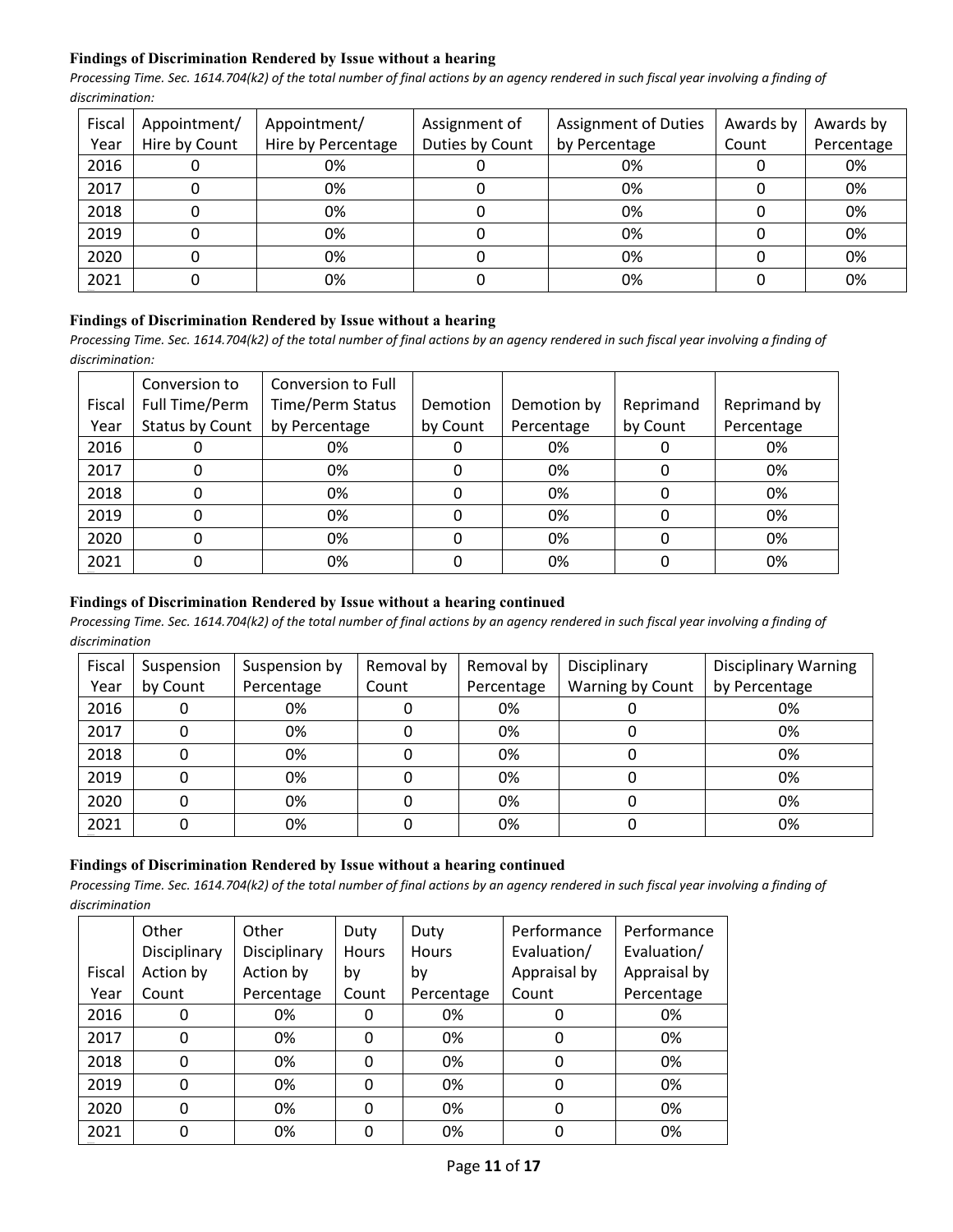## **Findings of Discrimination Rendered by Issue without a hearing continued**

*Processing Time. Sec. 1614.704(k2) of the total number of final actions by an agency rendered in such fiscal year involving a finding of discrimination*

|        | Examination/ | Examination/ | Non-Sexual    | Non-Sexual    | Sexual        | Sexual        |
|--------|--------------|--------------|---------------|---------------|---------------|---------------|
| Fiscal | Test by      | Test by      | Harassment by | Harassment by | Harassment by | Harassment by |
| Year   | Count        | Percentage   | Count         | Percentage    | Count         | Percentage    |
| 2016   |              | 0%           |               | 0%            |               | 0%            |
| 2017   |              | 0%           |               | 0%            |               | 0%            |
| 2018   | 0            | 0%           | 0             | 0%            |               | 0%            |
| 2019   |              | 0%           |               | 0%            |               | 0%            |
| 2020   |              | 0%           |               | 0%            |               | 0%            |
| 2021   |              | 0%           |               | 0%            |               | 0%            |

#### **Findings of Discrimination Rendered by Issue without a hearing continued**

*Processing Time. Sec. 1614.704(k2) of the total number of final actions by an agency rendered in such fiscal year involving a finding of discrimination*

|        | Medical     | Medical       | Pay including | Pay including | Promotion/    | Promotion/    |
|--------|-------------|---------------|---------------|---------------|---------------|---------------|
| Fiscal | Examination | Examination   | overtime by   | overtime by   | Non-Selection | Non-Selection |
| Year   | by Count    | by Percentage | Count         | Percentage    | by Count      | by Percentage |
| 2016   |             | 0%            |               | 0%            |               | 0%            |
| 2017   |             | 0%            | 0             | 0%            | 0             | 0%            |
| 2018   |             | 0%            |               | 0%            | 0             | 0%            |
| 2019   |             | 0%            |               | 0%            | 0             | 0%            |
| 2020   |             | 0%            |               | 0%            | $\Omega$      | 0%            |
| 2021   |             | 0%            |               | 0%            |               | 0%            |

# **Findings of Discrimination Rendered by Issue without a hearing continued**

|        | Denied       | Denied        | <b>Directed</b> | Directed      | Reasonable    | Reasonable    |
|--------|--------------|---------------|-----------------|---------------|---------------|---------------|
| Fiscal | reassignment | reassignment  | reassignment    | reassignment  | Accommodation | Accommodation |
| Year   | by Count     | by Percentage | by Count        | by Percentage | by Count      | by Percentage |
| 2016   | 0            | 0%            |                 | 0%            |               | 0%            |
| 2017   | 0            | 0%            |                 | 0%            | 0             | 0%            |
| 2018   | 0            | 0%            |                 | 0%            |               | 0%            |
| 2019   | 0            | 0%            |                 | 0%            |               | 0%            |
| 2020   | 0            | 0%            |                 | 0%            |               | 0%            |
| 2021   | 0            | 0%            |                 | 100%          |               | 0%            |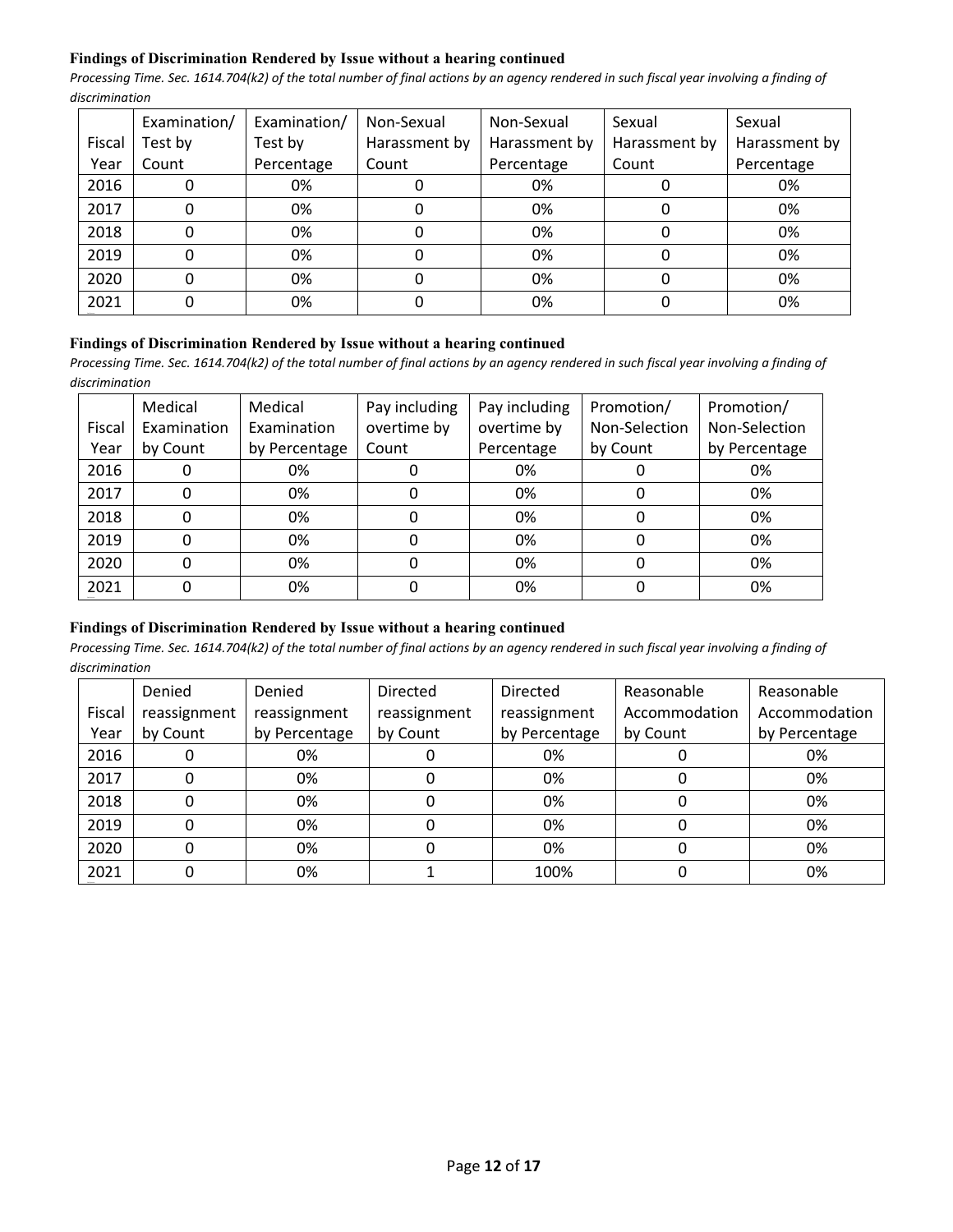# **Findings of Discrimination Rendered by Issue without a hearing continued**

*Processing Time. Sec. 1614.704(k2) of the total number of final actions by an agency rendered in such fiscal year involving a finding of discrimination*

|        |               |               | Religious     | Religious     | Retirement | Retirement |
|--------|---------------|---------------|---------------|---------------|------------|------------|
| Fiscal | Reinstatement | Reinstatement | Accommodation | Accommodation | bv         | by         |
| Year   | by Count      | by Percentage | by Count      | by Percentage | Count      | Percentage |
| 2016   |               | 0%            |               | 0%            |            | 0%         |
| 2017   |               | 0%            |               | 0%            |            | 0%         |
| 2018   |               | 0%            |               | 0%            |            | 0%         |
| 2019   |               | 0%            |               | 0%            |            | 0%         |
| 2020   |               | 0%            |               | 0%            |            | 0%         |
| 2021   |               | 0%            |               | 0%            |            | 0%         |

#### **Findings of Discrimination Rendered by Issue without a hearing continued**

*Processing Time. Sec. 1614.704(k2) of the total number of final actions by an agency rendered in such fiscal year involving a finding of discrimination*

| Fiscal | Sex-Stereo      | Sex-Stereo typing | Telework by | Telework by | Termination by | Termination by |
|--------|-----------------|-------------------|-------------|-------------|----------------|----------------|
| Year   | typing by Count | by Percentage     | Count       | Percentage  | Count          | Percentage     |
| 2016   |                 | 0%                |             | 0%          |                | 0%             |
| 2017   |                 | 0%                |             | 0%          |                | 100%           |
| 2018   |                 | 0%                |             | 0%          |                | 0%             |
| 2019   |                 | 0%                |             | 0%          |                | 0%             |
| 2020   |                 | 0%                |             | 0%          |                | 0%             |
| 2021   |                 | 0%                |             | 0%          |                | 0%             |

## **Findings of Discrimination Rendered by Issue without a hearing continued**

*Processing Time. Sec. 1614.704(k2) of the total number of final actions by an agency rendered in such fiscal year involving a finding of discrimination*

|        | Terms/        | Terms/        |            | Time and   |          |             |          |            |
|--------|---------------|---------------|------------|------------|----------|-------------|----------|------------|
|        | Conditions of | Conditions of | Time and   | Attendance | Training |             |          |            |
| Fiscal | Employment    | Employment    | Attendance | by         | by       | Training by | Other by | Other by   |
| Year   | by Count      | by Percentage | by Count   | Percentage | Count    | Percentage  | Count    | Percentage |
| 2016   | 0             | 0%            | 0          | 0%         |          | 0%          | 0        | 0%         |
| 2017   | 0             | 0%            | 0          | 0%         | 0        | 0%          | 0        | 0%         |
| 2018   | 0             | 0%            | 0          | 0%         | 0        | 0%          | 0        | 0%         |
| 2019   | 0             | 0%            | 0          | 0%         | 0        | 0%          | 0        | 0%         |
| 2020   | 0             | 0%            | 0          | 0%         | 0        | 0%          | 0        | 0%         |
| 2021   | 0             | 0%            | 0          | 0%         | 0        | 0%          | 0        | 0%         |

# **Findings of Discrimination Rendered by Issue after a hearing**

| Fiscal | Appointment/  | Appointment/Hi   | Assignment of   | <b>Assignment of Duties</b> | Awards by | Awards by  |
|--------|---------------|------------------|-----------------|-----------------------------|-----------|------------|
| Year   | Hire by Count | re by Percentage | Duties by Count | by Percentage               | Count     | Percentage |
| 2016   |               | 0%               |                 | 0%                          |           | 0%         |
| 2017   |               | 0%               |                 | 0%                          |           | 0%         |
| 2018   |               | 0%               |                 | 0%                          |           | 0%         |
| 2019   |               | 0%               |                 | 0%                          |           | 0%         |
| 2020   |               | 0%               |                 | 0%                          |           | 0%         |
| 2021   |               | 0%               |                 | 0%                          |           | 0%         |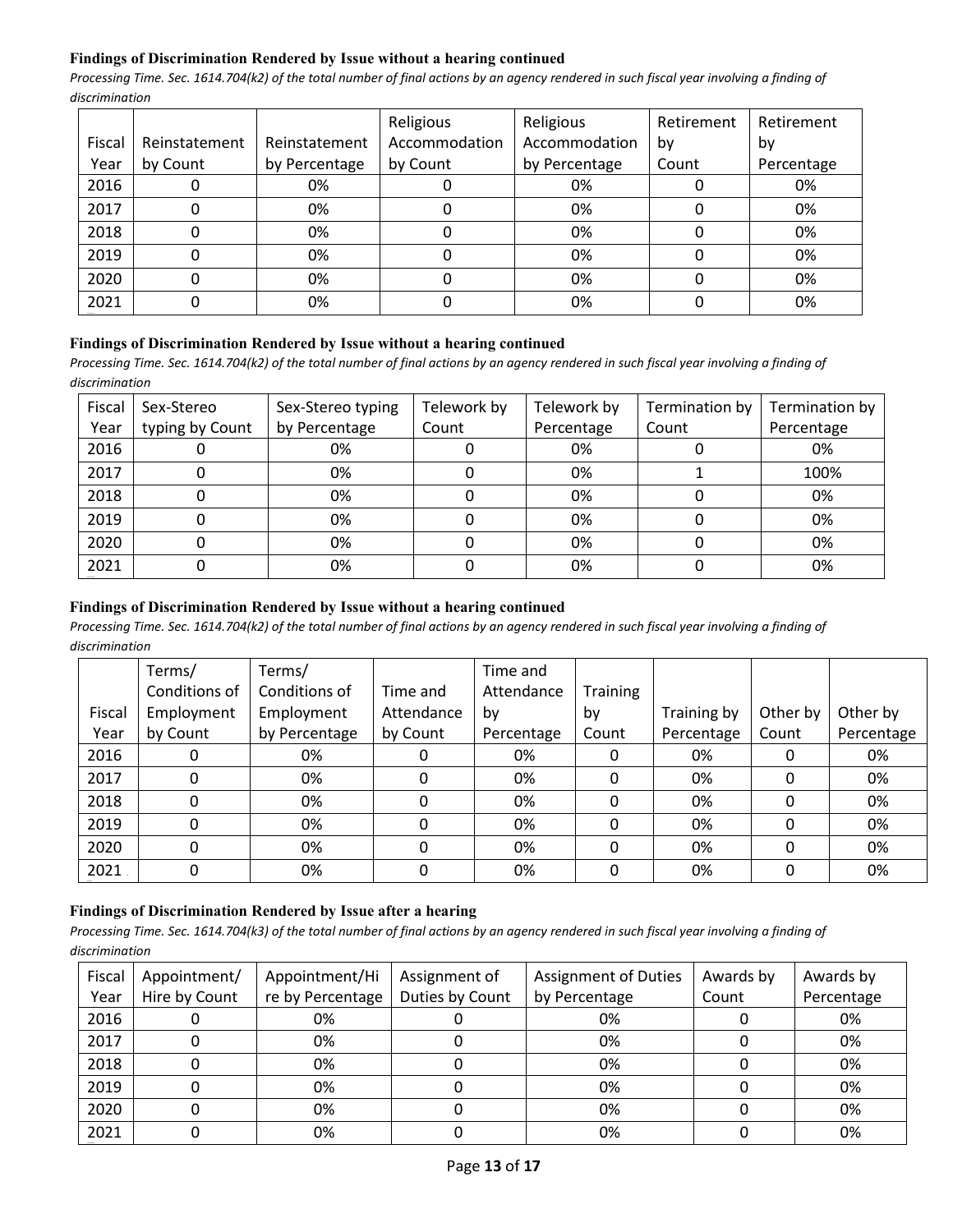# **Findings of Discrimination Rendered by Issue after a hearing**

*Processing Time. Sec. 1614.704(k3) of the total number of final actions by an agency rendered in such fiscal year involving a finding of discrimination*

|        | Conversion to Full      | Conversion to Full |          |             |           |              |
|--------|-------------------------|--------------------|----------|-------------|-----------|--------------|
| Fiscal | <b>Time/Perm Status</b> | Time/Perm Status   | Demotion | Demotion by | Reprimand | Reprimand by |
| Year   | by Count                | by Percentage      | by Count | Percentage  | by Count  | Percentage   |
| 2016   | υ                       | 0%                 | υ        | 0%          |           | 0%           |
| 2017   | 0                       | 0%                 | 0        | 0%          |           | 0%           |
| 2018   | 0                       | 0%                 | 0        | 0%          |           | 0%           |
| 2019   | 0                       | 0%                 | 0        | 0%          |           | 0%           |
| 2020   | 0                       | 0%                 | 0        | 0%          |           | 0%           |
| 2021   | 0                       | 0%                 |          | 0%          |           | 0%           |

# **Findings of Discrimination Rendered by Issue after a hearing continued**

Processing Time. Sec. 1614.704(k3) of the total number of final actions by an agency rendered in such fiscal year involving a finding of *discrimination*

| Fiscal<br>Year | Suspension<br>by Count | Suspension by<br>Percentage | Removal<br>by Count | Removal by<br>Percentage | Disciplinary<br>Warning by Count | <b>Disciplinary Warning</b><br>by Percentage |
|----------------|------------------------|-----------------------------|---------------------|--------------------------|----------------------------------|----------------------------------------------|
| 2016           | 0                      | 0%                          |                     | 0%                       |                                  | 0%                                           |
| 2017           | 0                      | 0%                          |                     | 0%                       |                                  | 0%                                           |
| 2018           |                        | 0%                          |                     | 0%                       |                                  | 0%                                           |
| 2019           | 0                      | 0%                          |                     | 0%                       |                                  | 0%                                           |
| 2020           | 0                      | 0%                          |                     | 0%                       |                                  | 0%                                           |
| 2021           | 0                      | 0%                          |                     | 0%                       |                                  | 0%                                           |

## **Findings of Discrimination Rendered by Issue after a hearing continued**

|        | Other        | Other        | Duty         | Duty         | Performance  | Performance  |
|--------|--------------|--------------|--------------|--------------|--------------|--------------|
|        | Disciplinary | Disciplinary | <b>Hours</b> | <b>Hours</b> | Evaluation/  | Evaluation/  |
| Fiscal | Action by    | Action by    | by           | by           | Appraisal by | Appraisal by |
| Year   | Count        | Percentage   | Count        | Percentage   | Count        | Percentage   |
| 2016   |              | 0%           | 0            | 0%           |              | 0%           |
| 2017   |              | 0%           | 0            | 0%           | 0            | 0%           |
| 2018   | $\Omega$     | 0%           | 0            | 0%           | 0            | 0%           |
| 2019   | $\Omega$     | 0%           | 0            | 0%           | 0            | 0%           |
| 2020   |              | 0%           | 0            | 0%           | 0            | 0%           |
| 2021   | 0            | 0%           | 0            | 0%           |              | 0%           |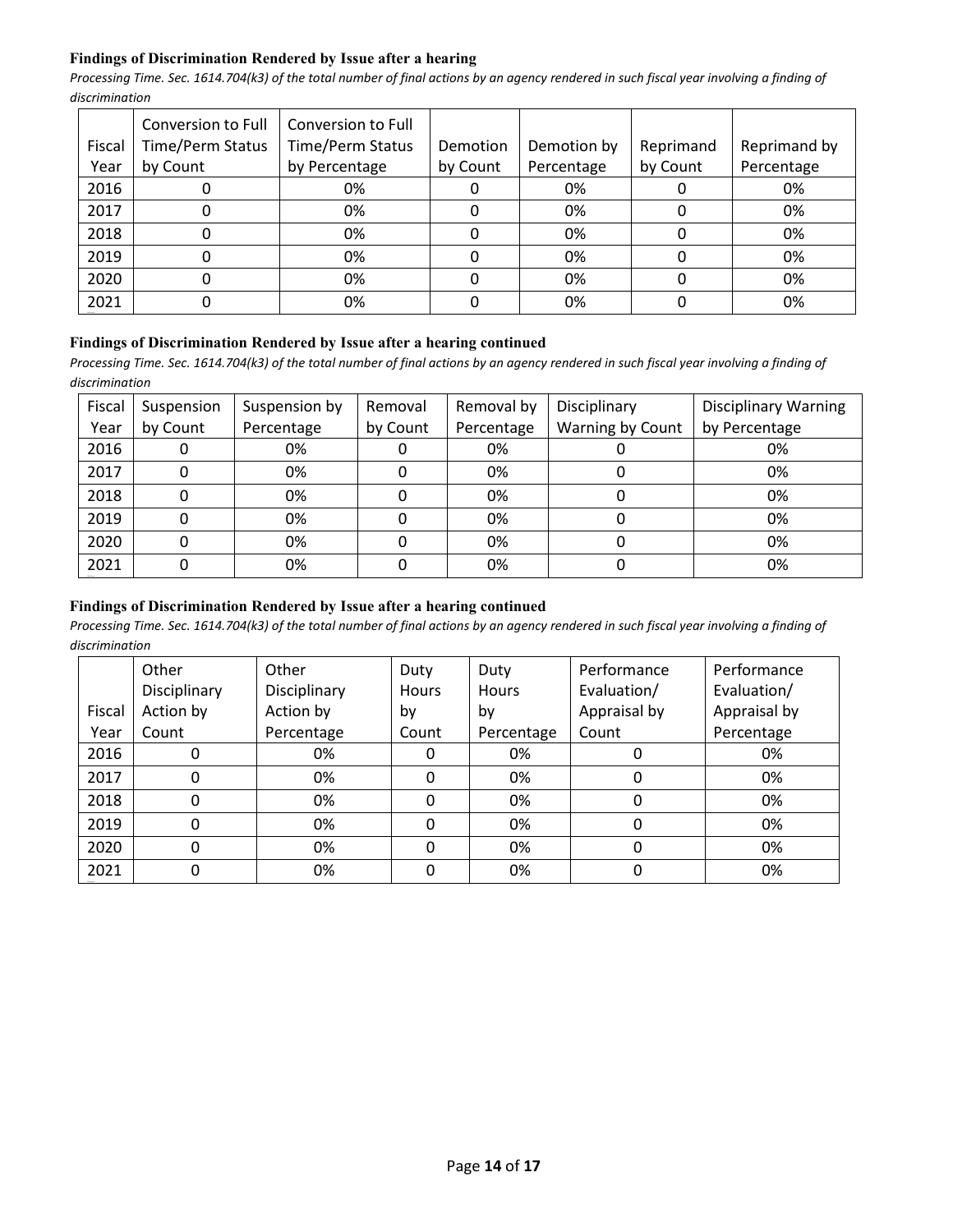## **Findings of Discrimination Rendered by Issue after a hearing continued**

*Processing Time. Sec. 1614.704(k3) of the total number of final actions by an agency rendered in such fiscal year involving a finding of discrimination*

|        | Examination/ | Examination/ | Non-Sexual | Non-Sexual    | Sexual     | Sexual        |
|--------|--------------|--------------|------------|---------------|------------|---------------|
| Fiscal | Test by      | Test by      | Harassment | Harassment by | Harassment | Harassment by |
| Year   | Count        | Percentage   | by Count   | Percentage    | by Count   | Percentage    |
| 2016   |              | 0%           |            | 0%            |            | 0%            |
| 2017   |              | 0%           |            | 0%            |            | 0%            |
| 2018   |              | 0%           |            | 0%            |            | 0%            |
| 2019   |              | 0%           |            | 0%            |            | 0%            |
| 2020   |              | 0%           |            | 0%            |            | 0%            |
| 2021   |              | 0%           |            | 0%            |            | 0%            |

## **Findings of Discrimination Rendered by Issue after a hearing continued**

*Processing Time. Sec. 1614.704(k3) of the total number of final actions by an agency rendered in such fiscal year involving a finding of discrimination*

|        | Medical     | Medical       | Pay including | Pay including | Promotion/    | Promotion/    |
|--------|-------------|---------------|---------------|---------------|---------------|---------------|
| Fiscal | Examination | Examination   | overtime by   | overtime by   | Non-Selection | Non-Selection |
| Year   | by Count    | by Percentage | Count         | Percentage    | by Count      | by Percentage |
| 2016   |             | 0%            |               | 0%            |               | 0%            |
| 2017   |             | 0%            | 0             | 0%            |               | 0%            |
| 2018   |             | 0%            | 0             | 0%            | 0             | 0%            |
| 2019   |             | 0%            | 0             | 0%            |               | 0%            |
| 2020   |             | 0%            |               | 0%            |               | 0%            |
| 2021   |             | 0%            |               | 0%            |               | 0%            |

# **Findings of Discrimination Rendered by Issue after a hearing continued**

|        | Denied       | Denied        | <b>Directed</b> | Directed      | Reasonable    | Reasonable    |
|--------|--------------|---------------|-----------------|---------------|---------------|---------------|
| Fiscal | Reassignment | Reassignment  | Reassignment    | Reassignment  | Accommodation | Accommodation |
| Year   | by Count     | by Percentage | by Count        | by Percentage | by Count      | by Percentage |
| 2016   |              | 0%            |                 | 0%            |               | 0%            |
| 2017   |              | 0%            |                 | 0%            |               | 0%            |
| 2018   |              | 0%            |                 | 0%            |               | 0%            |
| 2019   |              | 0%            |                 | 0%            | O             | 0%            |
| 2020   |              | 0%            |                 | 0%            |               | 0%            |
| 2021   |              | 0%            |                 | 0%            |               | 0%            |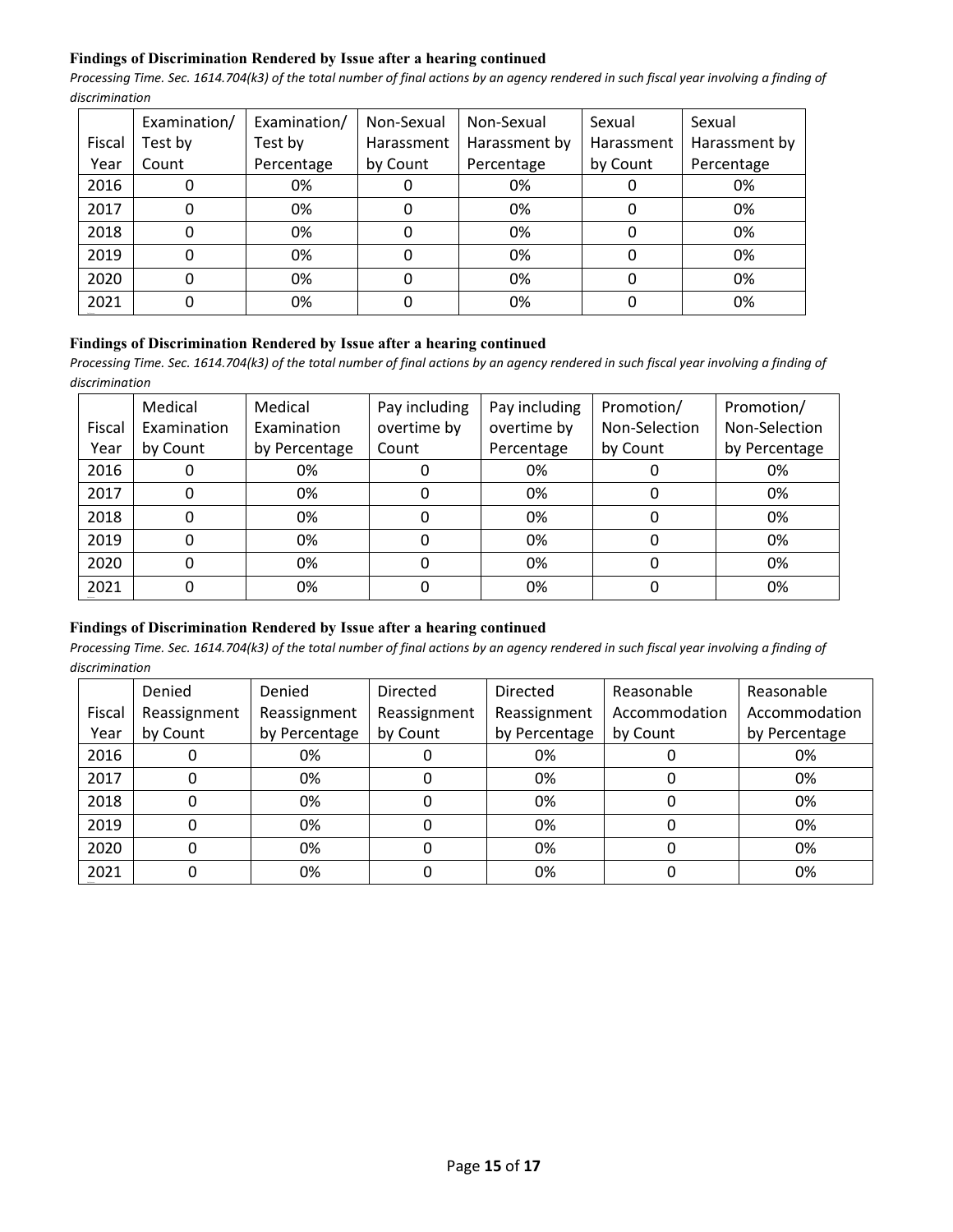## **Findings of Discrimination Rendered by Issue after a hearing continued**

*Processing Time. Sec. 1614.704(k3) of the total number of final actions by an agency rendered in such fiscal year involving a finding of discrimination*

|        |               |               | Religious     | Religious     |            |               |
|--------|---------------|---------------|---------------|---------------|------------|---------------|
| Fiscal | Reinstatement | Reinstatement | Accommodation | Accommodation | Retirement | Retirement by |
| Year   | by Count      | by Percentage | by Count      | by Percentage | by Count   | Percentage    |
| 2016   |               | 0%            |               | 0%            |            | 0%            |
| 2017   |               | 0%            |               | 0%            |            | 0%            |
| 2018   |               | 0%            |               | 0%            |            | 0%            |
| 2019   |               | 0%            |               | 0%            |            | 0%            |
| 2020   |               | 0%            |               | 0%            |            | 0%            |
| 2021   |               | 0%            |               | 0%            |            | 0%            |

#### **Findings of Discrimination Rendered by Issue after a hearing continued**

*Processing Time. Sec. 1614.704(k3) of the total number of final actions by an agency rendered in such fiscal year involving a finding of discrimination*

| Fiscal | Sex-Stereo      | Sex-Stereo typing | Telework | Telework by | Termination | Termination by |
|--------|-----------------|-------------------|----------|-------------|-------------|----------------|
| Year   | typing by Count | by Percentage     | by Count | Percentage  | by Count    | Percentage     |
| 2016   |                 | 0%                |          | 0%          |             | 0%             |
| 2017   |                 | 0%                |          | 0%          |             | 0%             |
| 2018   |                 | 0%                |          | 0%          |             | 0%             |
| 2019   |                 | 0%                |          | 0%          |             | 0%             |
| 2020   |                 | 0%                |          | 0%          |             | 0%             |
| 2021   |                 | 0%                |          | 0%          |             | 0%             |

## **Findings of Discrimination Rendered by Issue after a hearing continued**

*Processing Time. Sec. 1614.704(k3) of the total number of final actions by an agency rendered in such fiscal year involving a finding of discrimination*

|        | Terms/        | Terms/        | Time and   | Time and   |          |                 |       |            |
|--------|---------------|---------------|------------|------------|----------|-----------------|-------|------------|
|        | Conditions of | Conditions of | Attendance | Attendance | Training | <b>Training</b> | Other | Other      |
| Fiscal | Employment    | Employment    | by         | bv         | by       | bv              | by    | by         |
| Year   | by Count      | by Percentage | Count      | Percentage | Count    | Percentage      | Count | Percentage |
| 2016   |               | 0%            |            | 0%         | 0        | 0%              |       | 0%         |
| 2017   | 0             | 0%            | 0          | 0%         | 0        | 0%              | 0     | 0%         |
| 2018   | 0             | 0%            |            | 0%         | 0        | 0%              |       | 0%         |
| 2019   | 0             | 0%            |            | 0%         | 0        | 0%              |       | 0%         |
| 2020   | $\Omega$      | 0%            | 0          | 0%         | 0        | 0%              |       | 0%         |
| 2021   | 0             | 0%            | 0          | 0%         | 0        | 0%              |       | 0%         |

# **Pending Complaints Filed in Previous Fiscal Years by Status**

*Processing Time. Sec. 1614.704(l) of the total number of complaints pending for any length of time in such fiscal year*

| Fiscal | Total complaints from previous fiscal years data | Total complainants |
|--------|--------------------------------------------------|--------------------|
| Year   |                                                  |                    |
| 2016   | 26                                               | 26                 |
| 2017   | 32                                               | 32                 |
| 2018   | 41                                               | 37                 |
| 2019   | 33                                               | 31                 |
| 2020   | 31                                               | 29                 |
| 2021   | 37                                               | 34                 |